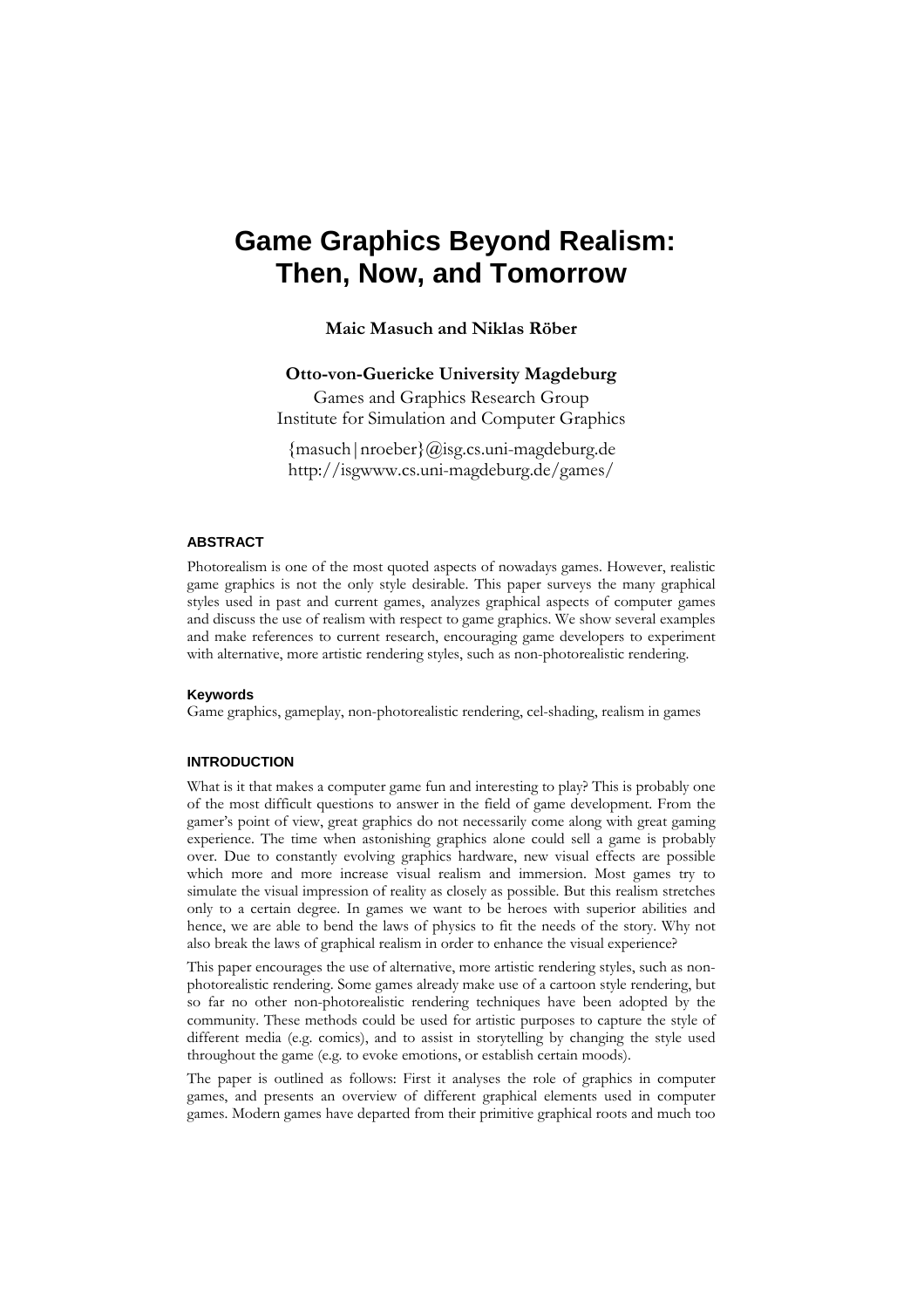often, players notice that the game developer had put much more emphasis on neat rendering techniques than on innovative game ideas. This will be investigated by an examination of graphical elements.

Strictly speaking, no game developed so far can truly be called "photorealistic", but many games try to achieve the highest "photorealism" possible. We discuss the use of graphical realism introducing the use of non-photorealistic rendering and its existing techniques applied to games. The paper concludes with a discussion of possible graphical styles in future games.

# **GRAPHICS IN COMPUTER GAMES**

Asking gamers about the most important features of a computer game, the majority will state one answer: Fun. Fun, resulting from a good gameplay and an intoxicating story are vital ingredients, whereas game graphics seem to play only a minor role. Marketing departments of game publishers however, are convinced that screenshots of great graphics on the cover of a game is most important. Whether this is true or not, most game developers and publishers go along with the 3D hype and develop games with eye-catching 3D graphics. Moreover, this process is accelerated by manufacturers of graphics hardware, who push the limits of scene complexity further, while the graphic artists are edaciously waiting to create even more elaborate effects in order to increase the realism of the rendering.

Quite a lot of today's gamers can exactly tell the differences between the most current game engines used in their favorite games. These topics are also discussed in detail in game magazines and throughout the game community and every time where more insights on the next generation game engine are revealed to the public it is received with great acclamation. As a matter of fact, however, mediocre graphics does not ruin a great game, whereas on the other hand outstanding graphics typically does not make a bad game any better.

#### **Gameplay and Graphics**

*Gameplay* is one of the most often used words in the game development community, yet its meaning is not always clear. Generally it is assumed that gameplay is "everything except graphics". Or in other words: gameplay is what happens and how it is achieved in a game from the viewpoint of the player. This can vary from attacking the enemy in first-person shooters to giving orders for the construction of new buildings in strategy games. So, gameplay is a well balanced composition of interaction, navigation, communication, and presentation that allows the players to do what they want to do. A good gameplay grants the player an appropriate interaction within the game world but also sets certain boundaries without obstructing or confining desired actions. Hence it is necessary for the user interface of the game to communicate the games status by various means, e.g. hit points or highlighting objects that react to an interaction. This task is achieved by a number of graphical elements.

#### **Graphical elements of Computer Games**

From all our senses, vision is the most dominating one. It is estimated that it contributes up to 70% of the information humans perceive. To process this information, we rely on diverse visual cues which all are essential for our orientation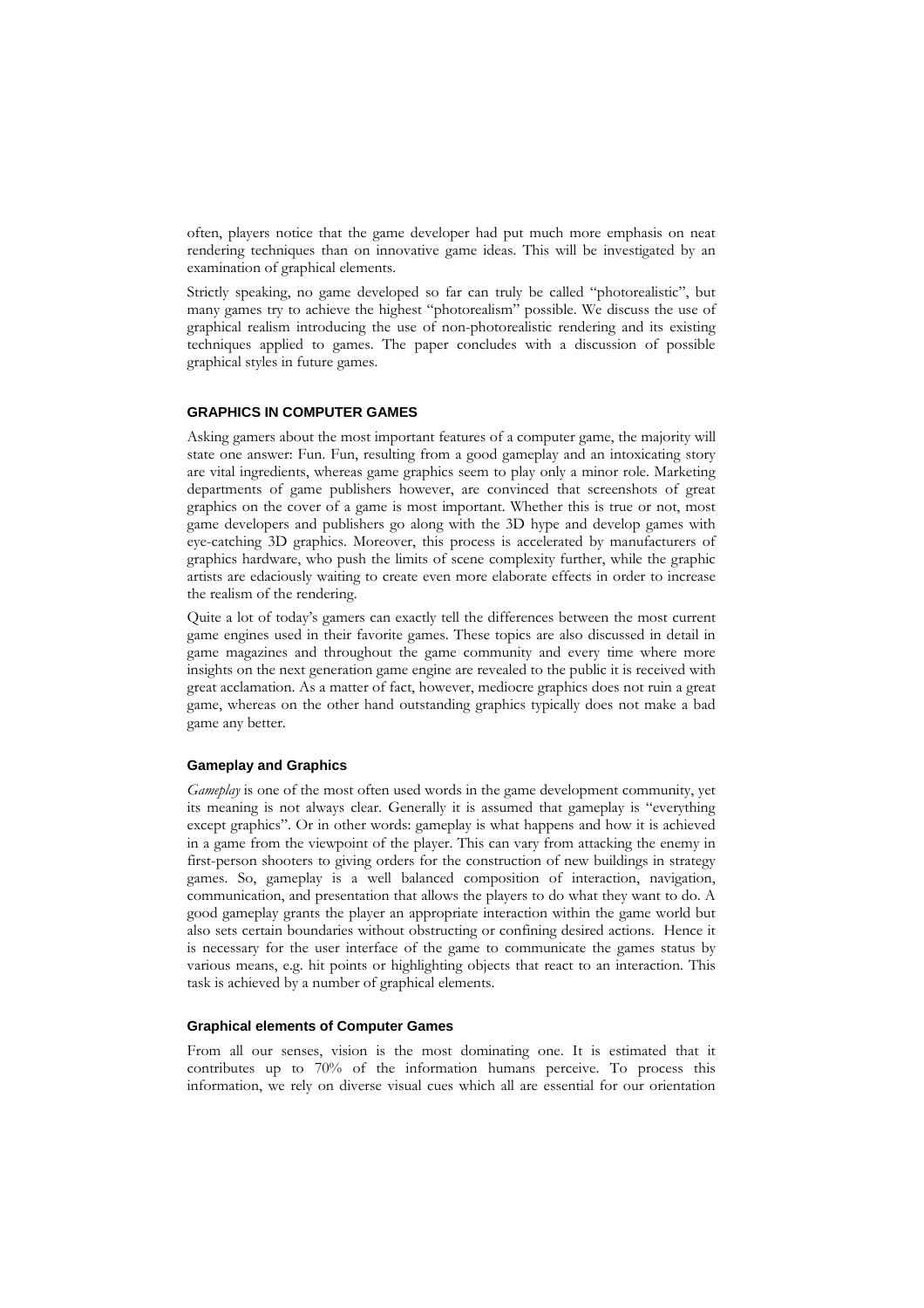and perception. There are several different graphical elements that have to be paid attention to while developing a game. Some of them we are considering here are:

- Dimensionality,
- Perspective,
- Color,
- Presentation, and
- Realism.

The **dimensionality** of game graphics (not counting text here) can vary between 2D, 2½D and 3D graphics. 2D graphics is used on most board based game implementations where a top view of the board displays sufficient information of the game, Figure 1(a). Later 2½ D graphics, also called pseudo 3D, has been adopted from animated movies in order to give the illusion of 3D, although the underlying technique was entirely 2-dimensional.



Figure 1: (a) *Space Invaders* (2D) [1], (b) *Broken Sword* (2½D) [2], (c) *Quake* (3D) [3].

Popular examples are *Spindizzy* [4] or *Knight Lore* [5], and to animated excellence *Broken Sword* [2], which uses an animated character in front of a fore-, middle-, and background-layer just like in traditional cartoon animation, Figure 1(b). Due to advances in graphics hardware, most games use 3D game engines that display a 3 dimensional world using a perspective projection with proper optical qualities. *Quake* [3] was such a milestone displaying a fully textured 3d world, Figure 1(c). Since then, 3D game engines have been applied to nearly every game genre with great success.



Figure 2: (a) isometric projection, (b) central perspective with one, (c) perspective with three vanishing points

When talking about dimensionality, one also has to pay attention to the **perspective** of the displayed scene. First- or third person games developed using a 3d game engine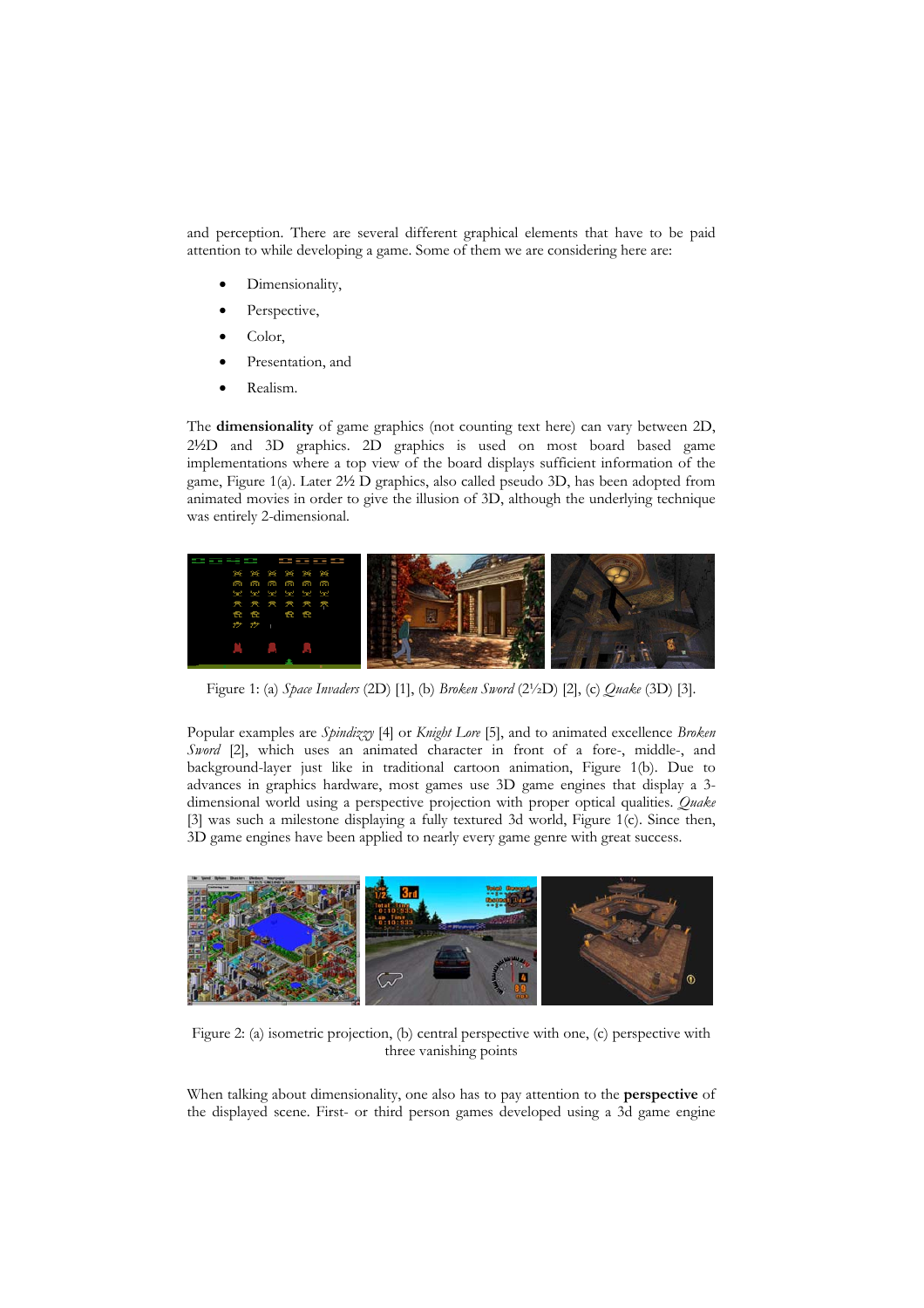usually use the accustomed perspective camera, while some genres, like strategy or role playing games use an isometric projection model. Figure 2 shows some examples.

In some games, especially when a cartoon style is aspired, the camera is distorted and the perspective is exaggerated, as it is known from some comics. Old classic *Day of the Tentacle* [6], Figure 3(a) had this carefully handcrafted, *Stupid Invaders* [7] 3(b) and *Escape from Monkey Island* [8] 3(c) already used 3D models to incorporate the toon-style in the geometric models.



Figure 3: Cartoon-Style – (a) *Day of the Tentacle* [6], (b) *Stupid Invaders* [7], (c) *Escape from Monkey Island* [8]

**Color** also plays an important role in establishing an atmosphere. It can convey certain moods, as shown in Figure 4. Like illustrated in Figure 4 with screenshots from *Thief – The Dark Project* [9], the world can change from a bright and safe place to a dark and gloomy cave. Further, the sudden change of color can introduce special situations, like switching to b/w for flashbacks.



Figure 4: Atmospheric use of color in the game *Thief-The Dark Project* [9]*.* 

The **presentation** defines how the game world and the player himself manifest on the screen. This can vary from pure text to first or third person perspectives, or even being just the top down view on the games world. It also describes the integration of the user interface and the factor of immersion. Some examples can be seen in Figure 5, where Figure 5(a) shows a textual scene representation from *Zork* [10]. Later sprites where used to depict the character as in *Donkey Kong* [11] and today most games use modeled 3d characters like in *Tomb Raider* [12].

The **realism** is defined by whether the game is (photo) realistic in look and feel, or exaggerate as an example the use of a comic shader and uses a non-realistic game environment. There are a number of aspects that contribute to the perception of realism like realistic sound, realistic character animation or the believable behaviour of objects and characters (which is controlled by the physics-engine or the AI-engine). On a higher level of abstraction the setting and causality of events or storyline contribute to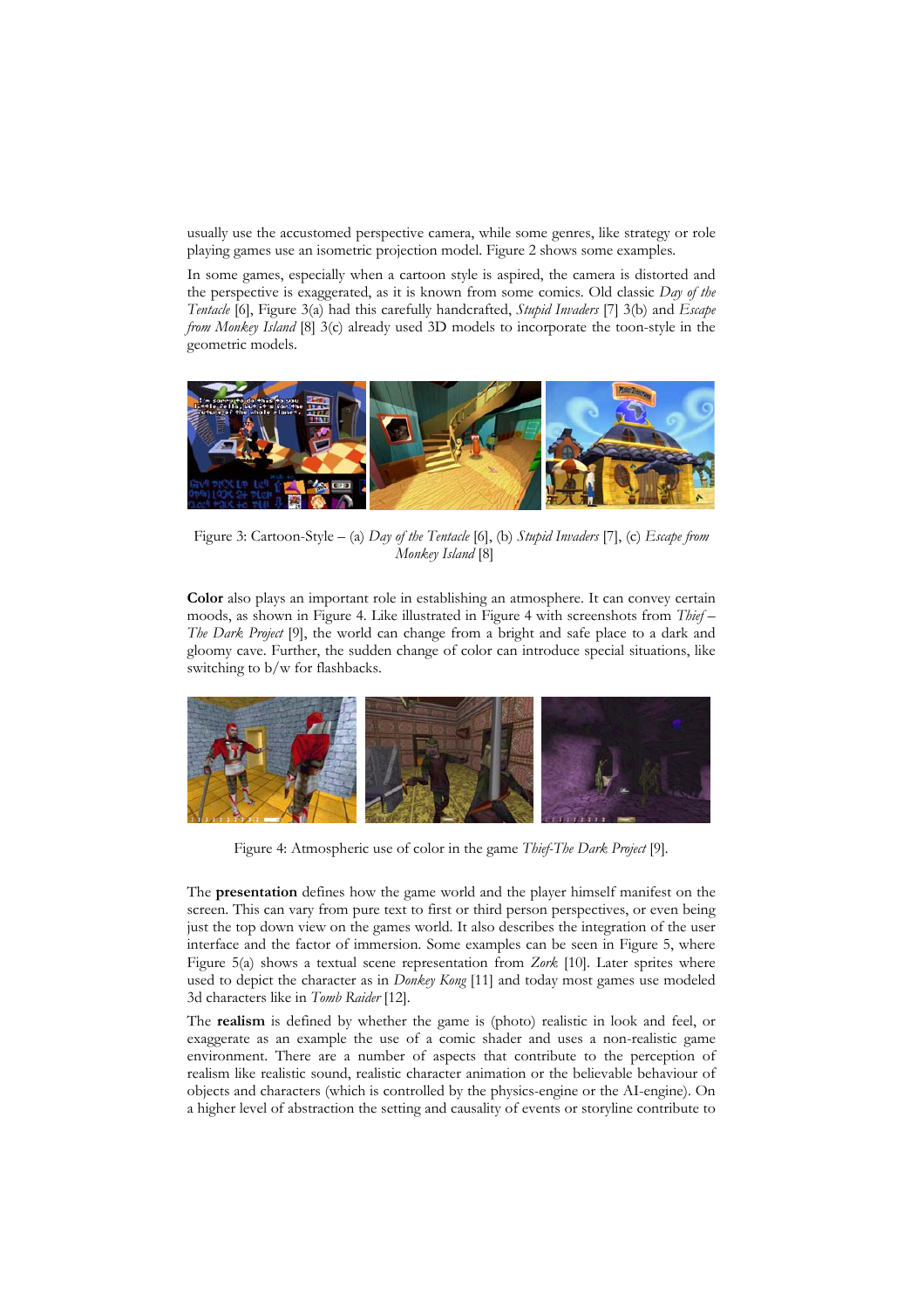the users perception of realis[m1.](#page-4-0) Many games also incorporate a variable flow of time that allows things to speed up or to slow down. Prominent examples are the bullet time mode in Max Payne or the accelerated time scale in



Figure 5: (a) Text: *Zork* [10], (b) Sprite: *Donkey Kong* [11], (c) 3D model: *Tomb Raider* [12]

simulations. But the most crucial reference to realism is probably referring to the depiction of game elements, the game graphics (as it is controlled by the render engine). Since the very beginning of game graphics each era produced its visual masterpieces, let it be *Battlezone* [13], *Myst* [14] or *Half-Life2* [15], compare Figure 6. The realism in computer graphics will be discussed in further detail in the next section.



Figure 6: Different milestones of r*ealism* in Computer Games, (a) *Battlezone* [13], (b) *Myst* [14], (c) *Half-Life2* [15]

# **ALTERNATIVES - NON-PHOTOREALISTIC RENDERING FOR GAMES**

Since the beginning, computer games have always been one of the most demanding applications and driving force for computer graphics hardware. This evolved from simple 2D pixel sprites in early games back in the 80s to nowadays 3-dimensional photorealistic environments with a believable atmosphere and correct physical simulations. While most researchers in computer graphics have focused on re-creating the physical world, some have concentrated on non-photorealistic rendering, mostly inspired by human drawing techniques. With the recently developed graphics accelerators, many of these techniques are now ready to be implemented in real time and can be integrated in computer games.

-

<span id="page-4-0"></span><sup>&</sup>lt;sup>1</sup> We completely disregard the notion of realistic interaction as adequate force-feedback experiences are not in sight even on the long term.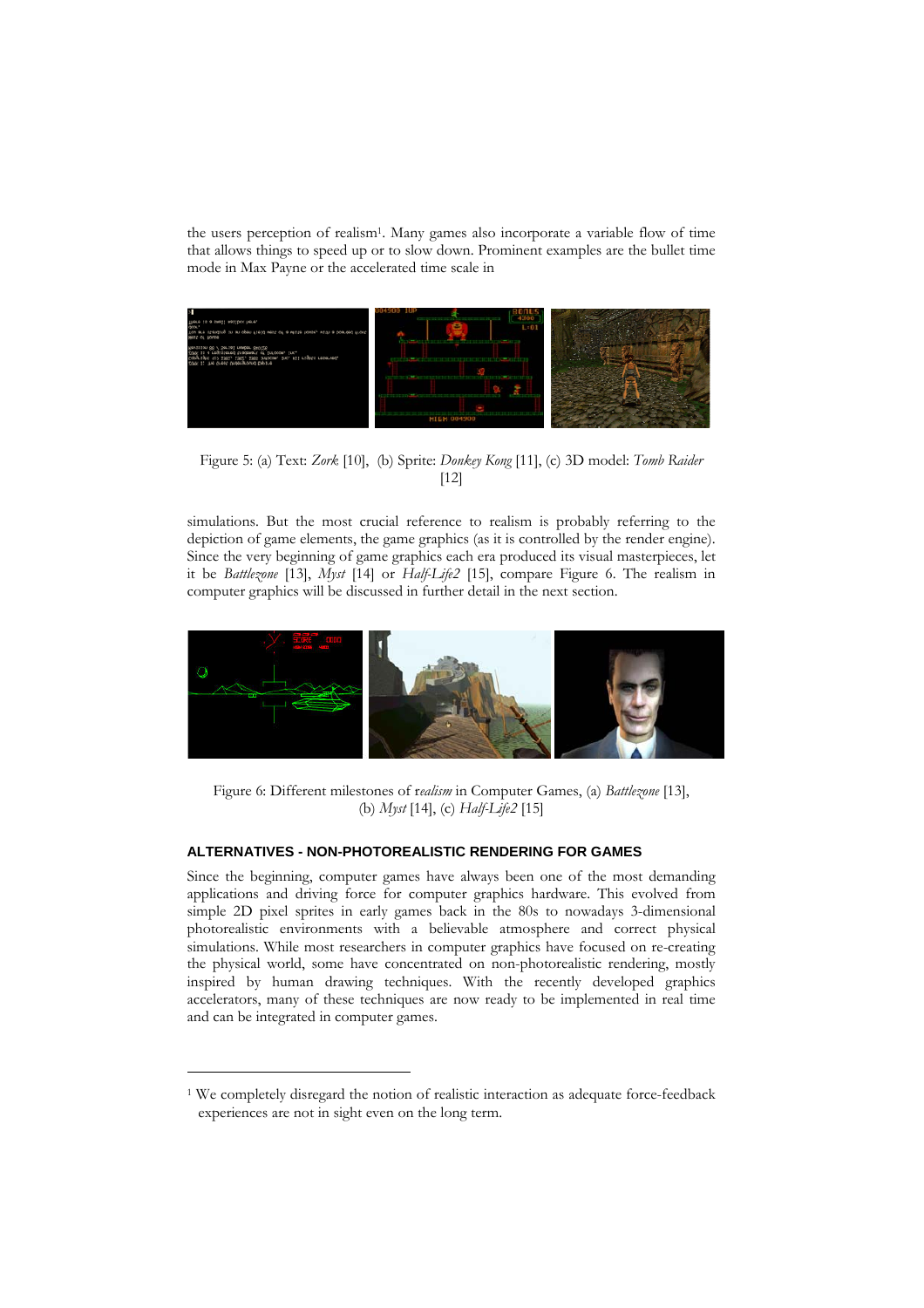This chapter describes the benefits, as well as the drawbacks, of these NPR techniques for computer games and briefly discusses a few examples algorithms. When we are investigating realism in game graphics, we first have to examine our understanding of the term "realism".

## **Realism**

Despite all the recent improvements, strictly speaking, no game graphic today can truly be called "photorealistic". The term "photorealism" in computer graphics originated in the 80s, when the first single images rendered for hours and sometimes even days. Nowadays, modern rendering algorithms can generate images that are [indistinguishable](http://dict.leo.org/?p=/37m..&search=indistinguishable) from photos, but still, they need quite some time for the rendering. Games however, have to render graphics in real time to provide interactivity. Surely, in a few years from now on, game graphics will resemble the aesthetic quality of today's rendered movies. This is just a matter of processing power, but we still see the "engine race". A substantial amount of developing efforts of most game companies goes into the ever advancing ambition trying each new title to look better than the ones from the competitors, adding more and more new visual effects. Recently, Rubin had made a very good point in explaining that although graphic improvement will continue, for the majority of titles it will no longer serve as the driving force of success [16].

#### **Motivation for Non-Photorealistic Graphics in Games**

Non-photorealistic rendering techniques (NPR) are beneficial in many ways: They can support in storytelling, be expressive, giving the game a certain artistic look and feel. The most important factors of great games are gameplay and the factor of immersion. The quality of immersion directly depends on consistency in graphical presentations and behavior of game world objects. According to Disney, realism in depiction is not the real question; it is believability [17].

It is surprising that NPR – though relatively new – has not yet found its way out of academia. A number of NPR research articles state that non-photorealistic renditions appear more natural and are perceived far more easily than complicated technical drawings or photorealistic renditions. Further, NPR can be used to explicitly highlight and emphasize certain parts of an image without disturbing the image or breaking the atmosphere [18].

This is a huge advantage and has barely been utilized in computer games. One fine example is the announced and highly anticipated game *XIII* from Ubisoft [19], see Figure 7. In this game, the overall continuity of a comic-look is even enhanced by using additional features of comic-elements like insets or [onomatopoeia](http://dict.leo.org/?p=/37m..&search=onomatopoeia). These features support the storytelling and give extra information to the player. Additionally, as the game *XIII* is derived from a comic, the cartoon rendering of all game elements reflect the original media resulting in a unique and dense atmosphere.

Even with the highest advanced graphics hardware available today, all so-called photorealistic games simply lack true photorealism. The improvements in image quality compared to games some 10 years ago are simply amazing. Nevertheless, there are a lot of (sometimes only minor) details of incorrect realism. Immersion is like a soap bubble: Even little discrepancies like an incorrect shadow will break the illusion of photorealism and thus the immersion and the bubble are gone. This can be a very disappointing experience for both, game developers and players alike.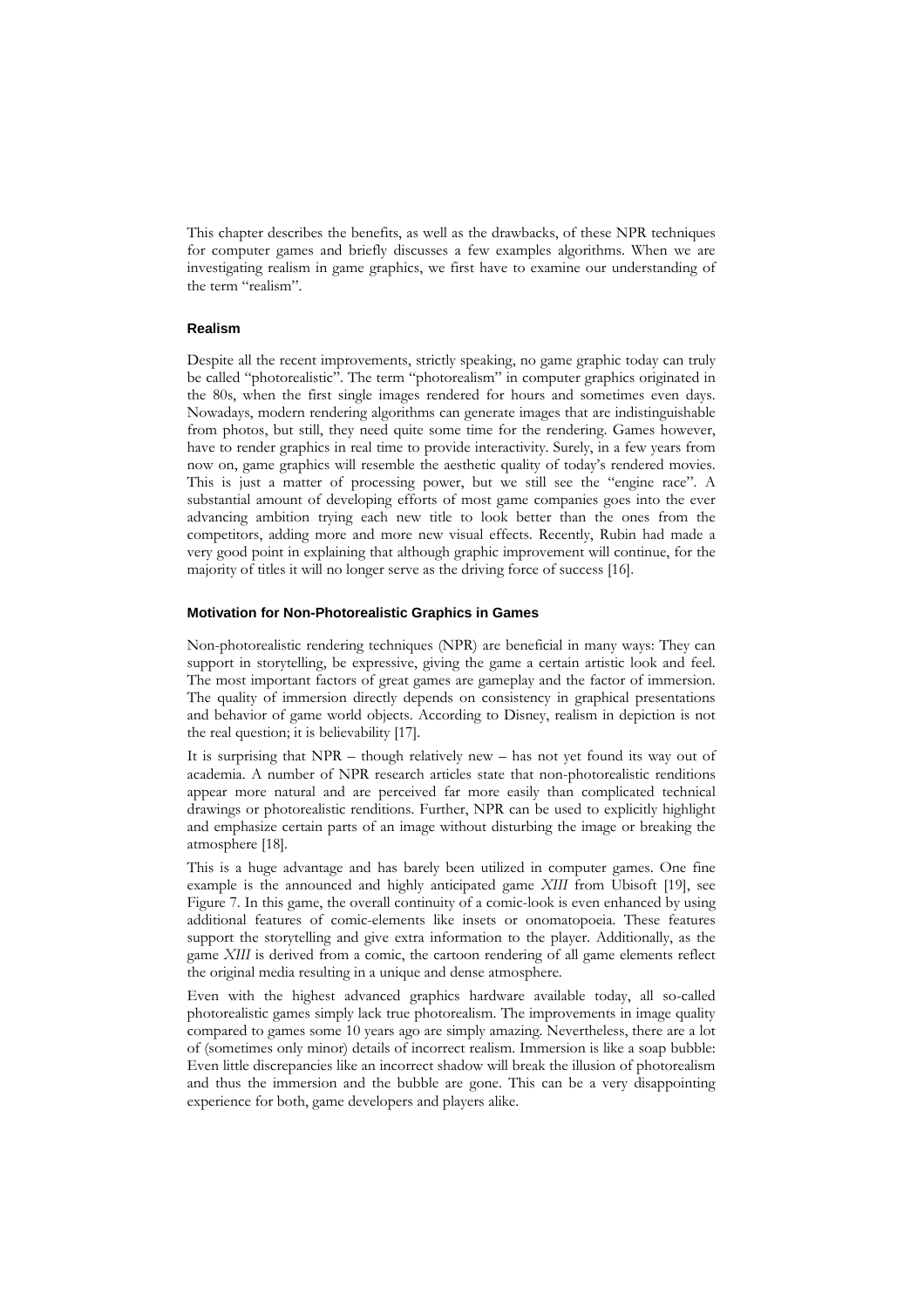Surprisingly, if non-photorealism is used for the game graphics, this is true for a far lesser extend. Here, inconsistencies seem far more tolerable as non-photorealism comes along with deviations and sketchiness per default. Hence, the design and the feel of the game appear to be smoother.



Figure 7: With stylish cartoon rendering and the adoption of comic elements such as insets or [onomatopoeia](http://dict.leo.org/?p=/37m..&search=onomatopoeia)s, Ubisofts *XIII* [19] turns to be the graphical most innovative game for years.

A very important feature of animated non-photorealistic renditions is the demand of frame coherency, which means that lines depicting objects should preserve a certain form over time, otherwise – if they are randomly changing from frame to frame – the overall impression of the animation can be disorienting and disturbing.

#### **Current and Future NPR Styles for Games**

The only best known and commonly used NPR technique so far is cel- or cartoon based shading. Other techniques like pen-and-ink drawings are not yet used in commercial games. These methods can be employed as an innovative rendering style, not displacing photorealistic rendering but serving as an alternative. Although some of the NPR techniques take advantage of new hardware features such as vertex- or pixel shader, many can be implemented efficiently, running in real-time on moderate systems.

#### *Cel-Shading*

Cel-Shading techniques are used from the beginning of computer games for the graphical presentation. Early graphics hardware was far away from rendering million polygons per second and the complete rendering was done in software. Cartoon rendering is the simplest NPR technique to implement and widely familiar from comics, cartoons and other media.

Even though these methods are not broadly used in games yet, there are a few examples to mention. One popular example, which uses this cartoon style rendering, is: *Cel Damage* [20]. Some of the older games were developed this way because at this time photorealism simply was not achievable; some of the later games used this style to explicitly differentiate from the masses or to simulate a certain media, *XIII* [19]. Other games make use of a pop art like cartoon rendering as can be seen in *PaRappa the Rapper* [21] or *Jet Set Radio Future* [22].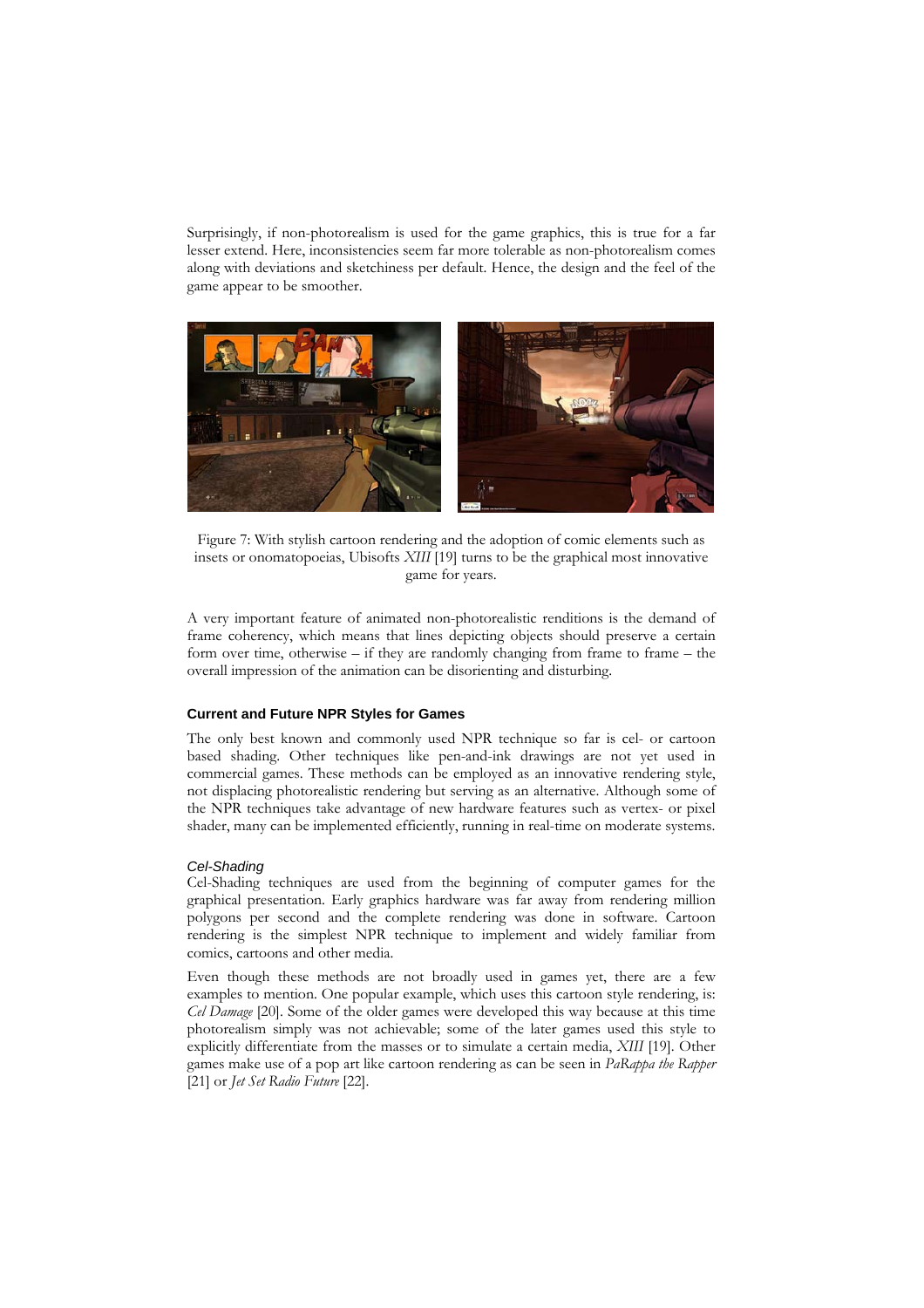Cartoon shading can be accomplished in a variety of styles depending on the targeted graphics. The character or object is often shaded using three basic colors, one for the specular, one for the ambient and a third one for the shadow term. Details are highlighted trough a silhouette and characterizing edges, like ridges and valleys on the polygonal model. Figure 8 shows an example.



Figure 8: Example for Cel-Shading from the title *Cel Damage* [20].

The implementation of cel-shading is straightforward and explained in great detail in several research articles [23] [24].

#### *Pen- and Ink Drawing*

One characteristic of pen-and-ink style drawings is the absence of colors other than black and white, and that shading is achieved through hatching instead of differently colored areas. One of the earliest examples of real-time computer generated pen-andink drawings were presented by Praun et al. [25]. An implementation suitable for games is given in [26] and [27]. Figure 9 displays a screenshot illustrating this technique implemented in a real-time environment. The algorithm uses standard polygonal models. The shading is evaluated by the lighting equation and few hatching texture maps which are blended onto the objects for shading. The number of hatching lines varies depending on how the object is lit.



Figure 9: Example for a pen-and-ink style game engine.

More experimental approaches came from Mohr et. al. who 'hijacked' the OpenGL library to render applications using OpenGL in a different way. Their method can be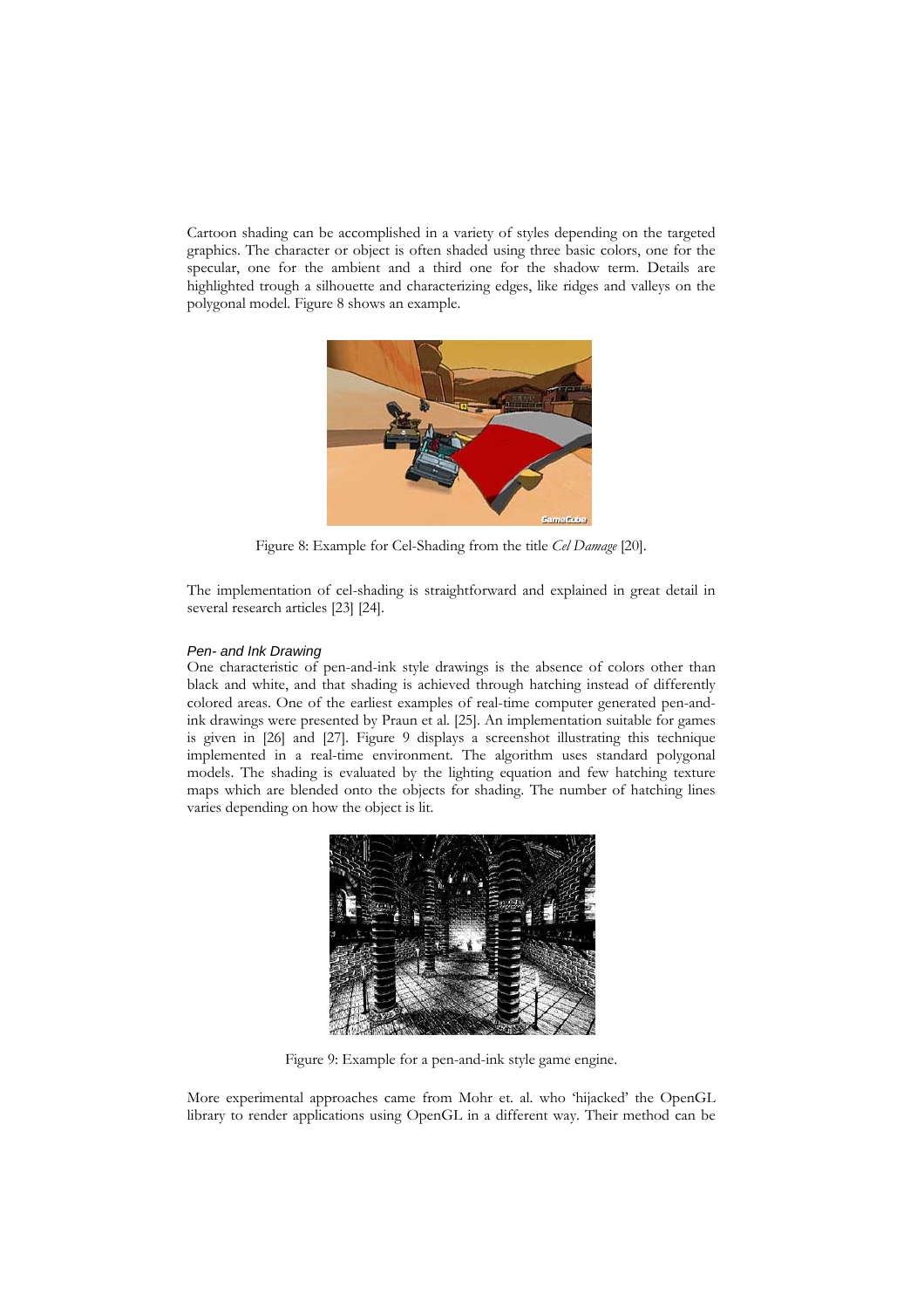applied to any OpenGL based application as well as games. They used Quake as an example, rendering it in a non-photorealistic style [28]. *Pencil Whipped* [29] is an innovative 3D shooter that uses sketchy, hand drawn textures and is really fun to watch.

#### *Oil Painting*

Up to now, oil painting and related styles are not used in games. The characteristics of oil paintings vary widely and strongly depend on the artist who drew them. They can look photorealistic, cubistic, pointillistic or whatever painting methods were used. The technique to simulate them using computer graphics is a little more complicated than the other methods discussed so far, as paintings are drawn with thousands of single brush strokes, often layered on top of each other. In order to achieve such a look, this process has to be simulated, as well as the media they are drawn on.



Figure 10: Example for oil painting.

In order to maintain frame coherency in the animated images, particles are used in a pre-processing step that are evenly distributed over the polygonal surface to later serve as seed points for the brush strokes. The strokes can vary in color, length, curvature and style.

An example of a landscape painting can be seen in Figure 10. The first animated example of frame coherent oil painting was presented by Meier [30]. Later, several approaches used a similar principle for real-time implementations, some of them hardware accelerated [31] [32].

## *Pencil or Colored Crayon Drawing*

Pencil or charcoal drawings are alike to pen-and-ink styles. In contrast to pen-an-ink, pencil drawings are often gray, as from a pencil or charcoal, but can also be colored as when using crayons [31] [32]. The objects are drawn and characterized by silhouettes and discriminating edges, and shaded by hatching, smudging, halftoning or stippling methods. An example of a simple scene is displayed in Figure 11.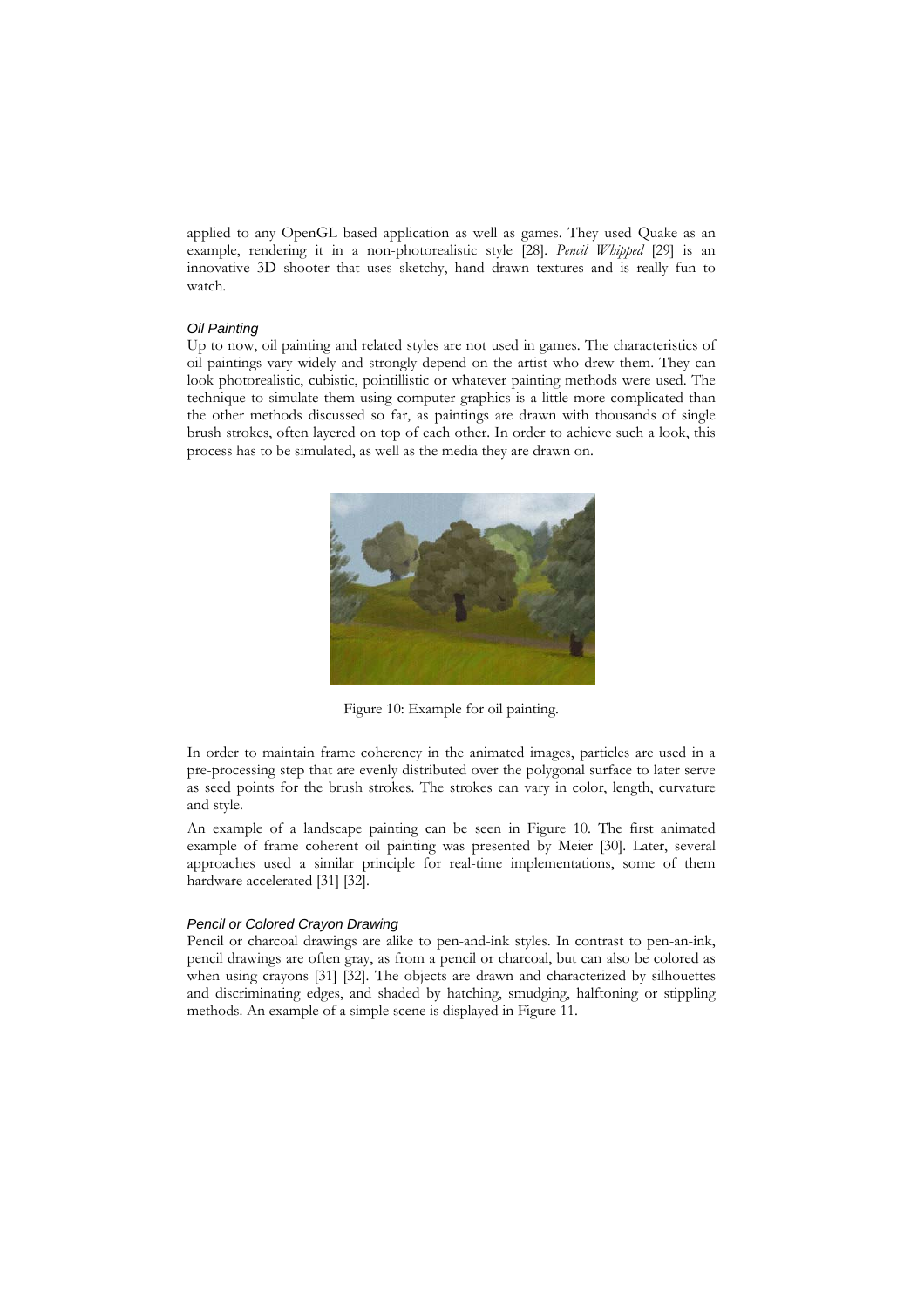

Figure 11: Example for a colored crayon drawing.

#### **Realism and Beyond – The future of Game Graphics**

We examined realism in computer games and showed that realism is already extended in various aspects. We argue that with respect to the graphical presentation of a game, photorealism is not always the most desirable aim, moreover it is believability. Nonphotorealistic rendering techniques offer a broad variety of styles that still need to be explored in future games.

The question what comes next is as old as humanity. Looking at game graphics, however, opens up some exiting possibilities we can only oracle about. As we have shown in this article, there are many graphical elements that provide some degree of freedom during the development of a game. They are mostly applied in a standardized fashion, depending on the targeted game genre. Here, realism is one of the most interesting ones as realism is already bent in many ways in all kind of games. As games do not exactly reflect our own reality, some common aspects of reality e.g. the laws of physics or graphical appearance can be altered. By using non-photorealistic rendering techniques, these laws can be 'adjusted' even further without distraction, and due to the new graphical style, minor imperfections are tolerable and welcome.

The photorealistic high-end visualization paradigm will be an ideal for some time, further advancing – not with such quality leaps like in the last decades – but gradually approximating towards real photorealism. However, only developers with a big budget will be able to achieve the state-of-the art graphics, as it will become harder and more expensive to keep up. Consequently, graphics will no longer be able to serve as a unique selling point for games. Gamers might become saturated and will look for something different. This *different* on the graphics side can be filled using NPR techniques, which allow one to create a virtual reality that looks very different from our own. In addition, NPR techniques can also be used to support storytelling and to fulfill an artistic vision. Something that unleashes the power of dreams and fantasy and which allows us to drift away from our own world, just limited by our own imagination. Non-photorealistic rendering consists not only of toon shading and there is a broad variety of different graphical styles just waiting to be explored.

#### **ACKNOWLEDGMENTS**

Many thanks to Bert Freudenberg for discussion, proofreading and late night pizza.

#### **REFERENCES**

- 1. *Space Invaders*. Developed by Taito. Published by Atari. Platform: Atari 2600. 1980.
- 2. *Broken Sword: The Shadow of the Templars*. Developed by Revolution Software, Ltd. Published by Virgin Interactive Entertainment. Platform: PC. 1996.
- 3. *Quake*. Developed by idSoftware. Published by idSoftware. Platform: PC. 1996.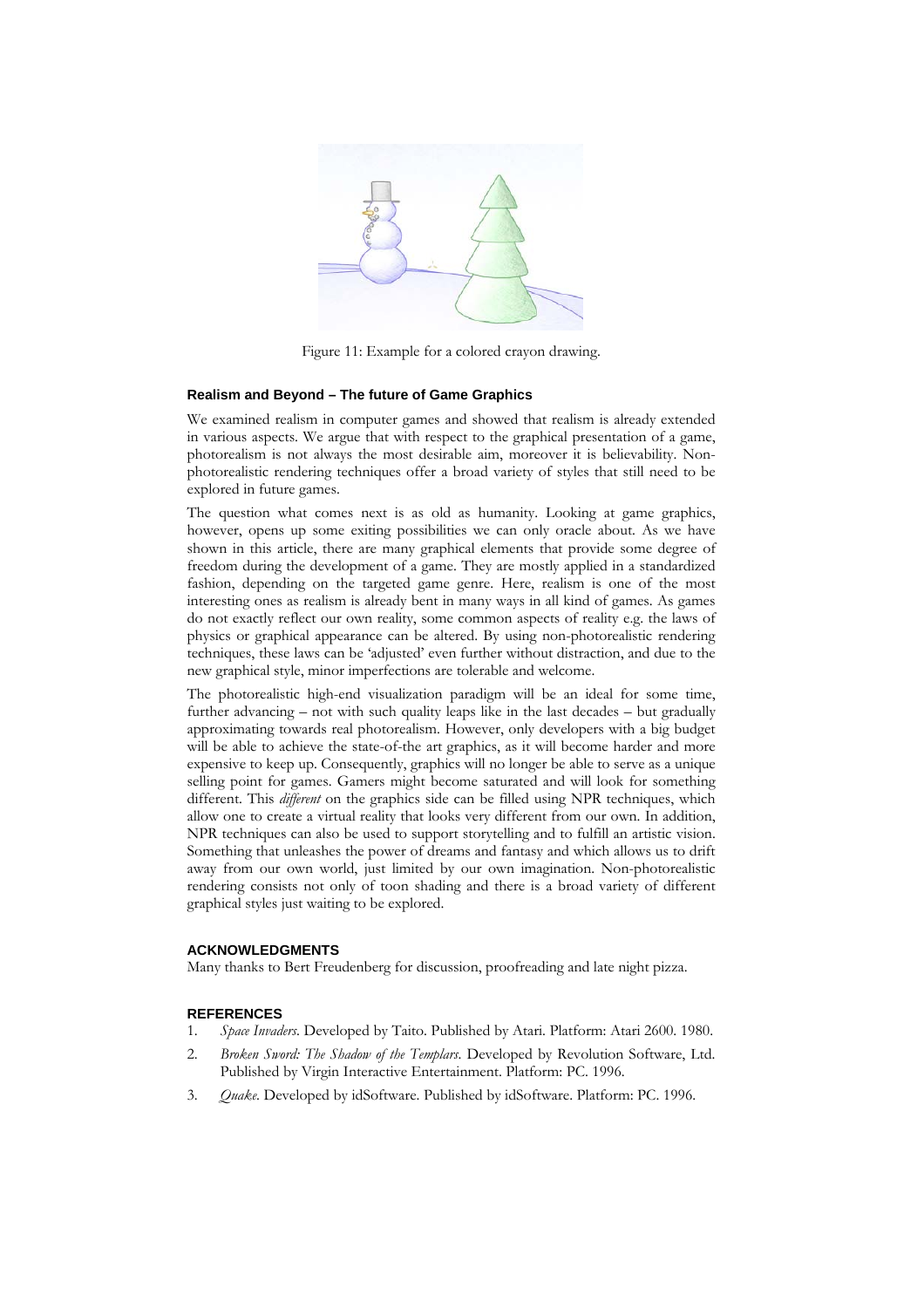- 4. *Spindizzy*. Developed by Electric Dreams. Published by Electric Dreams. Platform: C64. 1986.
- 5. *Knight Lore*. Developed by Ultimate Play The Game. Published by Ultimate Play The Game. Platform: C64. 1984.
- 6. *Day of the Tentacle*. Developed by Lucas Arts. Published by Lucas Arts. Entertainment. Platform: PC. 1993.
- 7. *Stupid Invaders*. Developed by Xilam. Published by Ubisoft Entertainment. Platform: PC. 2001.
- 8. *Escape from Monkey Island*. Developed by Lucas Arts. Published by Lucas Arts. Platform: PC. 2000.
- 9. *Thief The Dark Project.* Developed by Looking Glass Studios. Published by Eidos. Platform: PC. 1998
- 10. *Zork: The Great Underground Empire*. Developed by Infocom. Published by Infocom. Entertainment. Platform: AppleII. 1980.
- 11. *Donkey Kong*. Developed by Coleco. Published by Nintendo. Platform: Atari2600. 1982.
- 12. *Tomb Raider*. Developed by Core Design. Published by Eidos Interactive. Platform: PC. 1996.
- 13. *Battlezone*. Developed by Atari. Published by Atari. Platform: Atari2600. 1983.
- 14. *Myst*. Developed by Cyan, Red Orb Entertainment. Published by Brøderbund. Entertainment. Platform: PC. 1995.
- 15. *Half-Life 2*. Developed by Sierra. Published by Sierre. Platform: PC. 2003.
- 16. Jason Rubin, Great Game Graphics… Who cares?, Talk at GDC 2003
- 17. Frank Thomas and Olli Johnston, The Illusion of Life, Hyperion 1981
- 18. Nick Halper, Mara Mellin, Christoph Hermann, Volker Linneweber, Thomas Strothotte. Psychology and Non-Photorealistic Rendering: The beginning of a beautiful relationship. To appear in: *Mensch und Computer 2003*.
- 19. *XIII*. Developed by UbiSoft. Published by UbiSoft. Platform: PC. 2003.
- 20. *Cel-Damage.* Developed by Pseudo Interactive. Published by Electronic Arts. Platform: XBox. 2001
- 21. *PaRappa the Rapper*. Developed by NaNaOn-Sha. Published by SCEI. Platform: PlayStation. 1996.
- 22. *Jet Set Radio Future*. Developed by Smilebit. Published by Sega. Platform: XBox. 2002.
- 23. Lena Petrovic, Brian Fujito, Lance Williams, Adam Finkelstein: Shadows for cel animation. *Proceedings of SIGGRAPH 2000*: 511-516
- 24. Adam Lake, Carl Marshall, Mark Harris, and Marc Blackstein. Stylized rendering techniques for scalable real-time 3d animation. *International Symposium on Non-Photorealistic Animation and Rendering* (NPAR 2002)
- 25. E. Praun, H. Hoppe, M. Webb, and A. Finkelstein, "Realtime hatching," in Proceedings Computer Graphics (ACM SIGGRAPH), 2001, pp. 581--586.